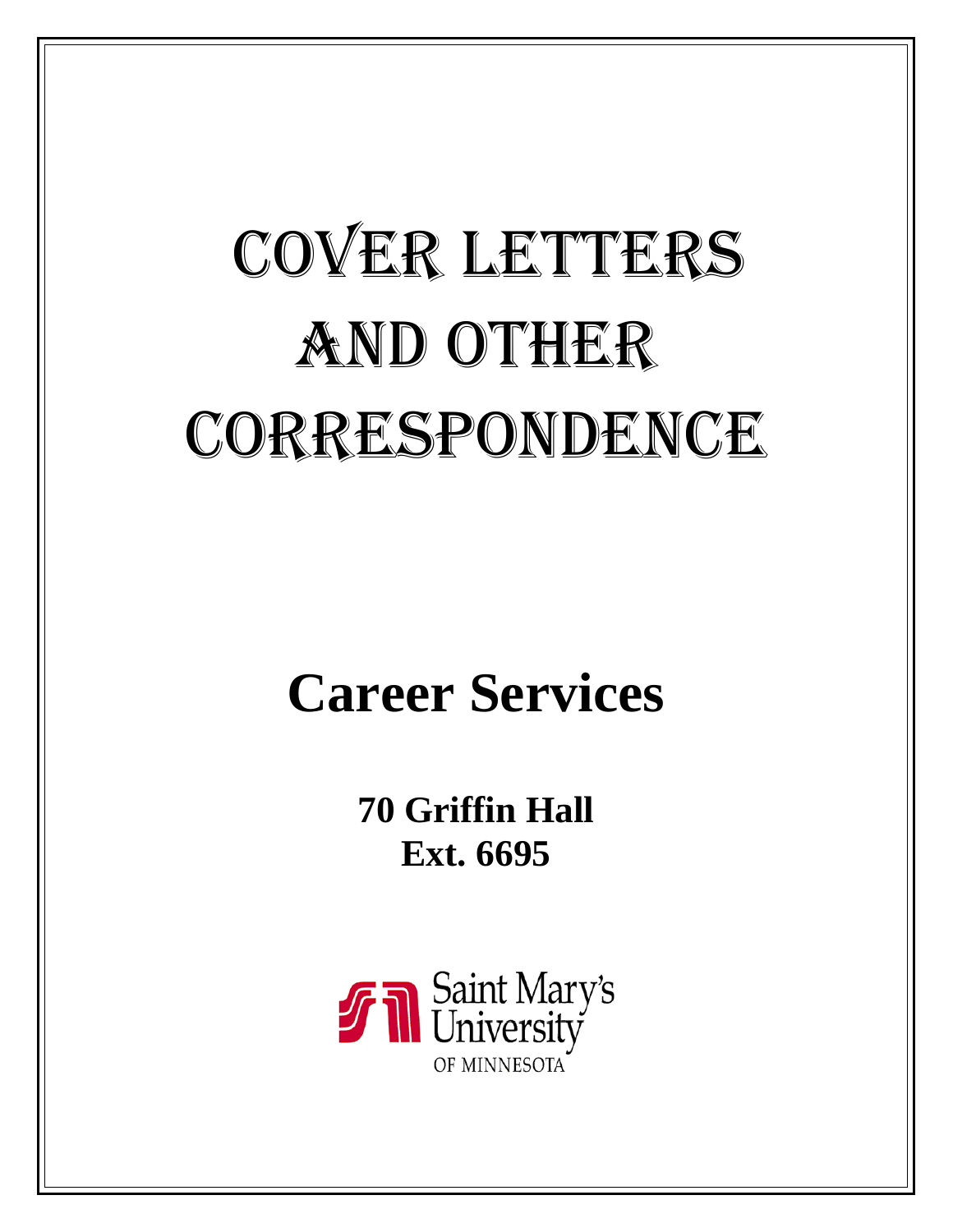Portions of this handout have been taken from materials produced by the National Association for Colleges and Employers.

The material is intended for on-campus use only.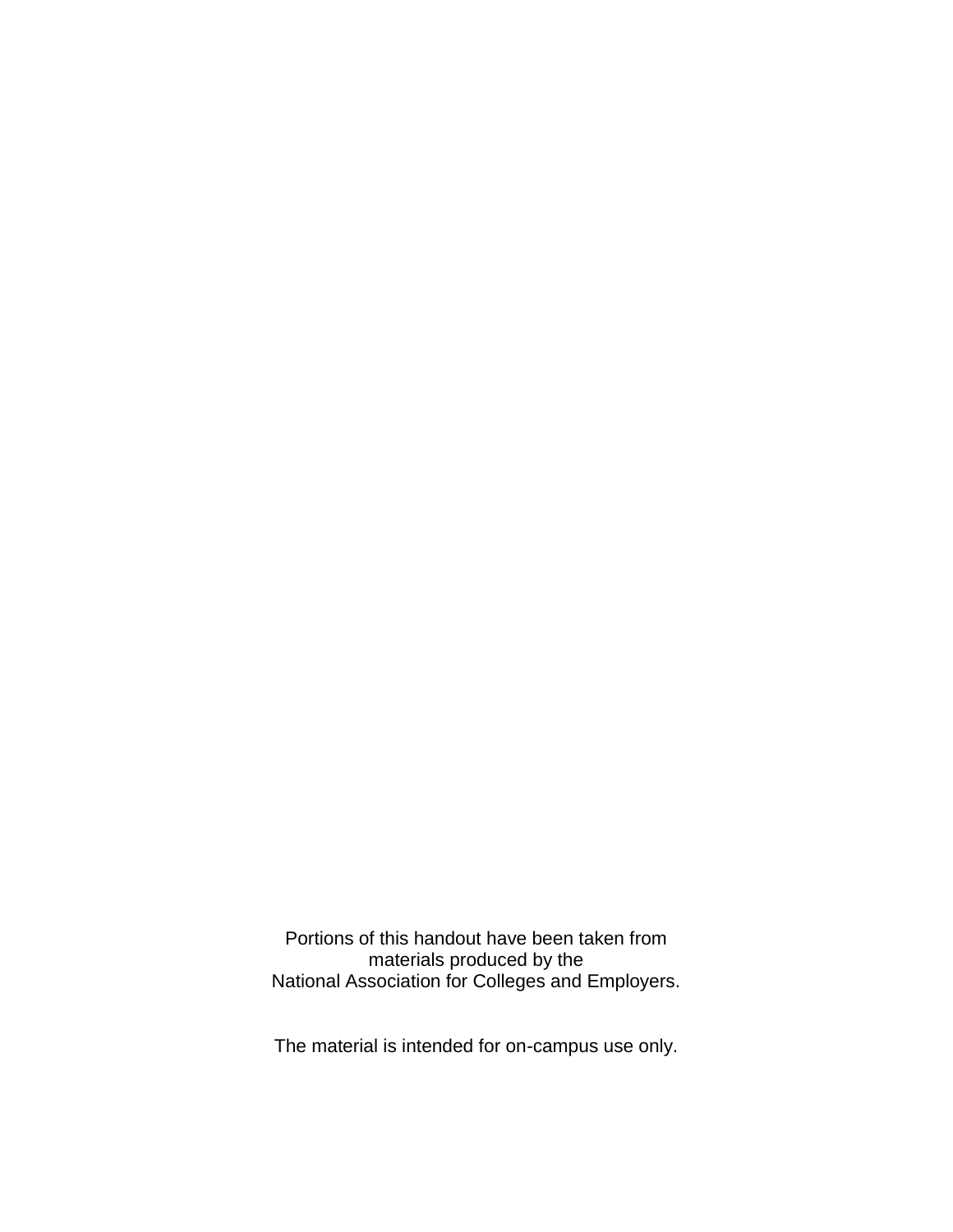# **COVER LETTERS**

Many times an employer's first contact with you - a prospective employee - is your cover letter. It introduces yourself and gives a summary of your experiences. Your letter creates an immediate impression for the employer. Therefore, it must be clear, creative, and concise.

# **TYPES OF COVER LETTERS**

**Application Letter:** This type of cover letter is used to apply for a position you know is available.

**Inquiry Letter:** This type of cover letter is used when you want to inquire about possible openings with a company but you are not aware of any.

## **TIPS**

- Your cover letter or letter of application is just as important as your resume, if not more important. A great deal of effort should also be placed on the development of each cover letter.
- Include a cover letter with every resume that you send unless a prospective employer specifically states otherwise.
- Keep your letter to one page and be concise. Get to the point and do not use unnecessary words.
- Address as many of the qualifications that the position requires as you can in your letter - what they are and proof that you meet them.
- Anticipate questions the reader may have and answer them.
- Don't use a form letter. Tailor your letter to each position for which you are applying.
- Use the same paper for both your cover letter and resume.
- Use the same language as the job announcement.
- Always address your letter to a specific individual with correct title and business address. Call the company (human resources or department you are interested in) and get a name if you don't have one.
- Always sign your letter.
- Be positive in content, tone, word choice, and expectations. Use an active rather than passive voice.
- Proofread. Make sure there are no errors.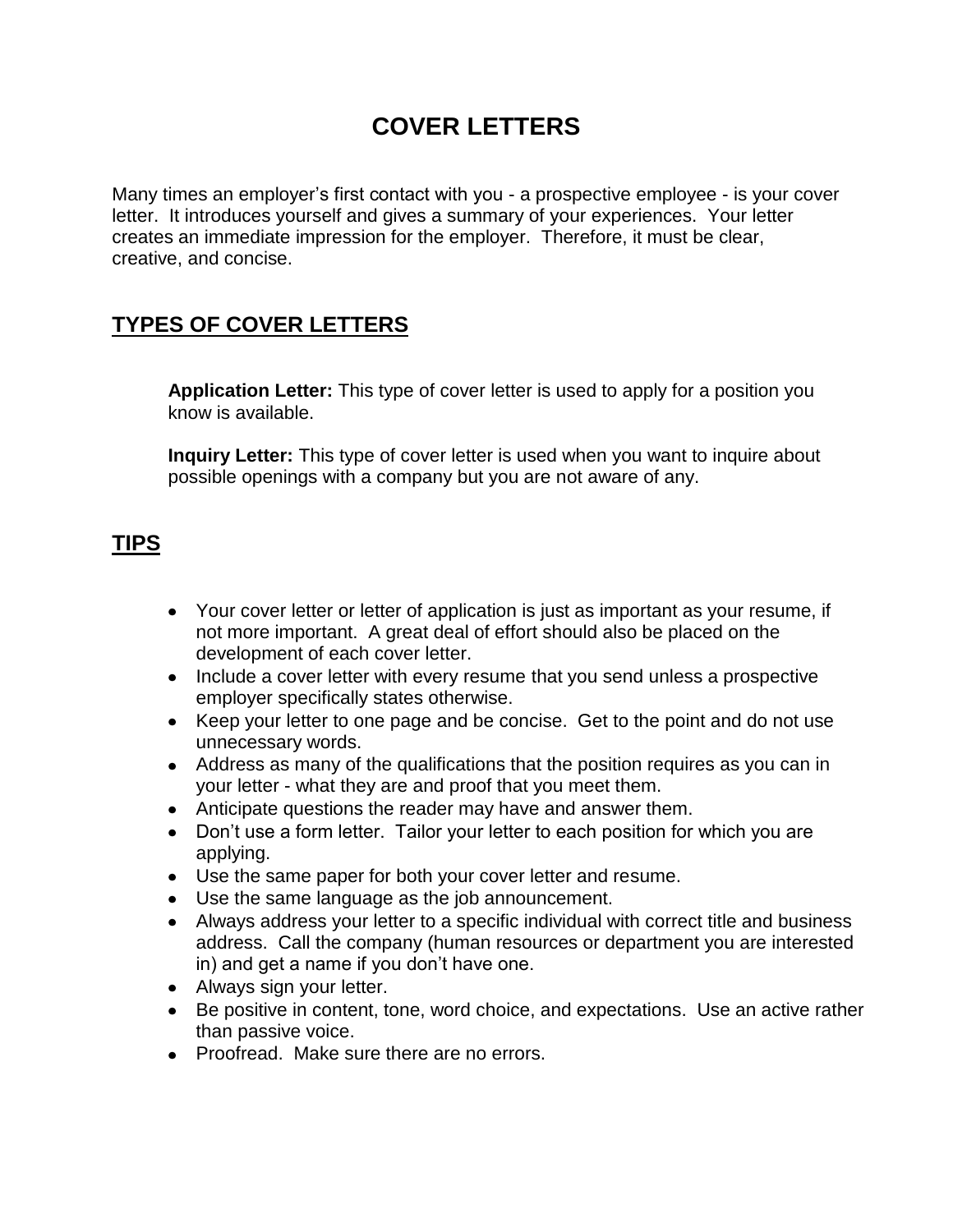#### **FORMAT**

Your Street Address City, State, Zip

Current Date

Name of person, Title, or Position Name of Company Street Address City, State, Zip

Dear \_\_\_\_\_\_\_\_,

(First Paragraph) State why you are writing, the name of the position for which you are applying, and how you heard of the opening. Mention by name any person you know who has a connection with the organization. To catch their attention, you also may begin with a summary of your assets that would qualify you for the position. Tell why you are particularly interested in the organization, location or type of work.

(Middle Paragraph(s)) Elaborate on your main qualifications, such as educational background, related work experience, professional involvement and leadership roles that relate to the position for which you are applying. Provide evidence and convince the employer that you have the personal qualities and motivation to perform well in the position. Refer the reader to your resume.

(Last Paragraph) Be assertive and request the next step in the employment process, such as asking for an interview or suggesting a time to meet. Make it easy for the person to contact you by listing phone numbers and times when you can be reached. Thank the reader for his/her time and consideration.

Sincerely,

YOUR SIGNATURE

Your name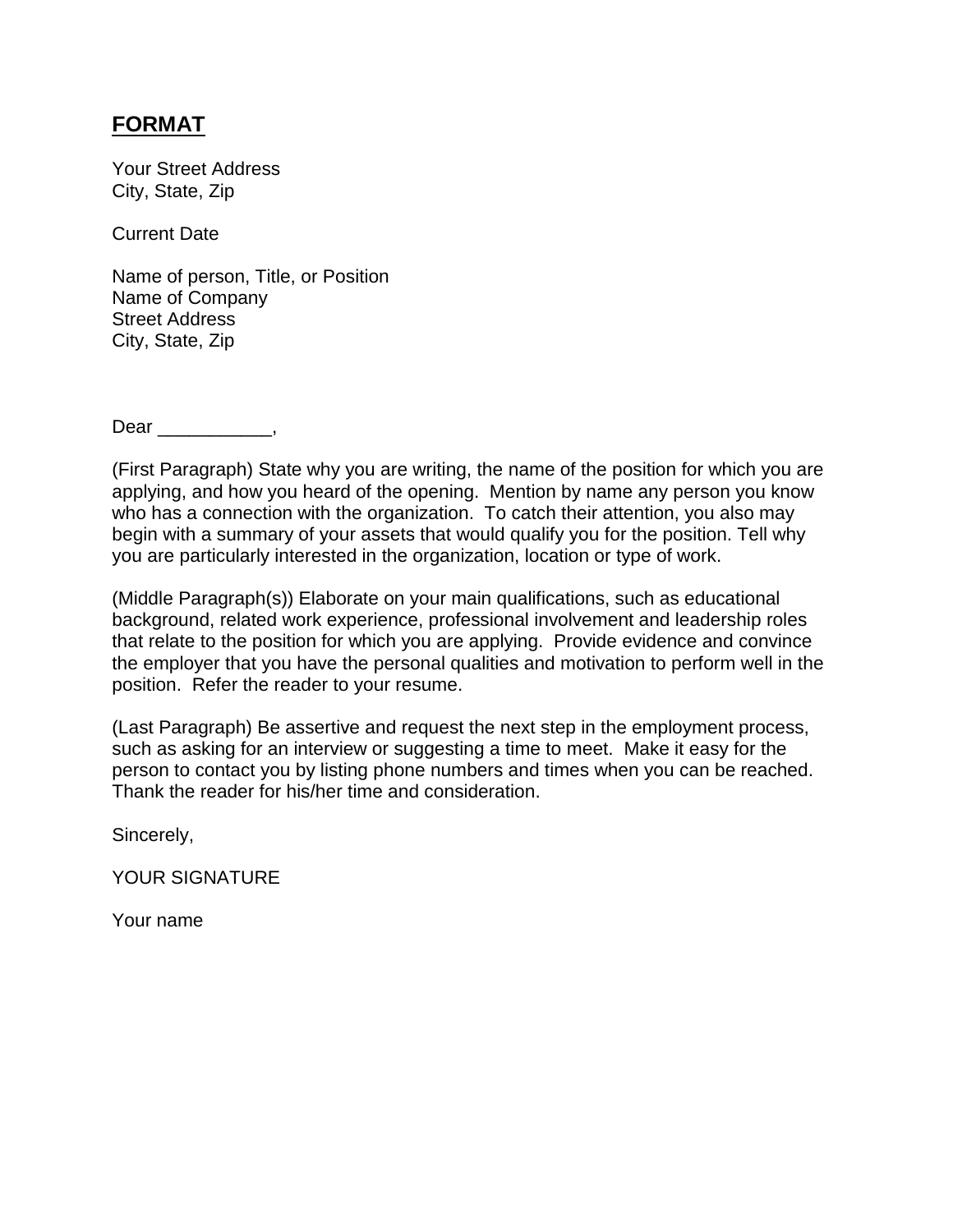#### **SAMPLE COVER (APPLICATION) LETTER**

1520 East Second Street Winona, MN 55987

March 1, 2012

Mr. Palmer Schultz PAMCO - Printed Tape and Label Company 4030 West Devon Chicago, IL 54379

Dear Mr. Schultz:

I am writing to apply for the position of sales representative at PAMCO as advertised in *The Chicago Tribune*. I have experience in the area of manufacturing and will be graduating from Saint Mary's University of Minnesota in May with a Bachelor's of Arts degree in Marketing. I plan to relocate to Chicago.

As you can see from my resume, I worked for two summers on the filament tape production line at Minnesota Mining and Manufacturing in Minneapolis. I gained a great deal of knowledge about different ways tape is utilized in industry. Last semester, I completed a marketing research project, which examined potential markets for tape labels in local hospitals. In addition to marketing research, I have had practical experience selling advertising for our fraternity's basketball program project.

I will be in Chicago during the week of March 25 and hope that we can meet during that time. I will telephone you in two weeks to arrange a time that is mutually convenient. If you have any questions, please contact me at (507) 457-1478. I look forward to meeting with you. Thank you for your time and consideration.

Sincerely,

Joseph Brown

Joseph Brown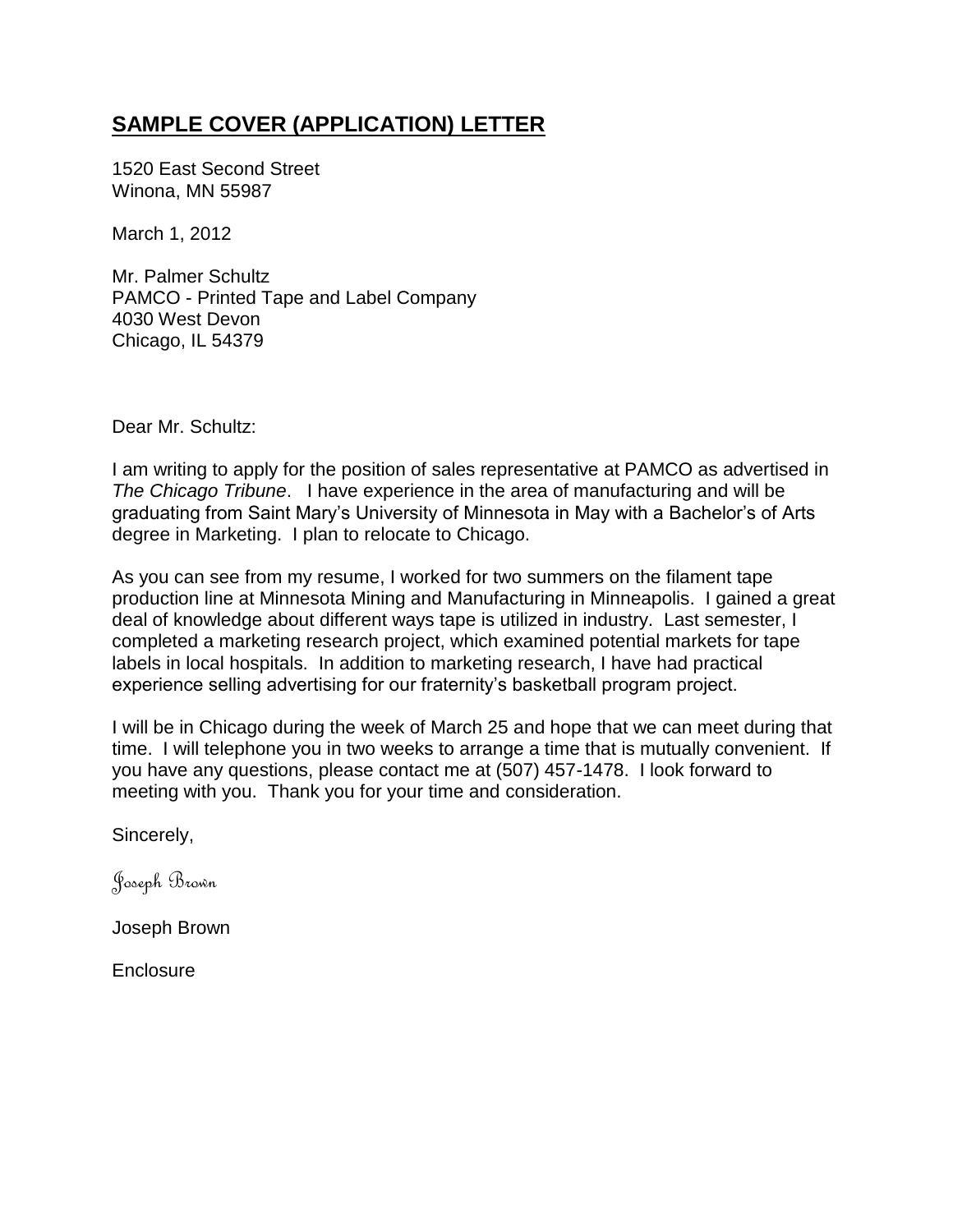#### **SAMPLE COVER (APPLICATION) LETTER**

700 Terrace Heights, #757 Winona, MN 55987

October 23, 2012

Ms. Elizabeth Jones **Director** Family Resource Home 560 East Broadway Street Winona, MN 55987

Dear Ms. Jones:

It is with great interest that I am applying for the internship position of Advocate for spring semester 2013. My professor, Ms. Stacy Stevenson, informed me of this opening and suggested that I contact you directly. This position is of particular interest to me because of the opportunity to serve the clients of your agency.

I am currently a junior at Saint Mary's University and I am majoring in human services. As indicated in the attached resume, I have completed a practicum at the youth crisis center. I learned a lot about providing support for clients and obtaining appropriate services. In addition, I am a member of the Student Association of Human Services Workers and Big and Little Pals.

If there is any other information that would be helpful, please do not hesitate to contact me at 452-5000. Thank you for your thoughtful consideration.

Sincerely,

Jane Huma

Jane Huma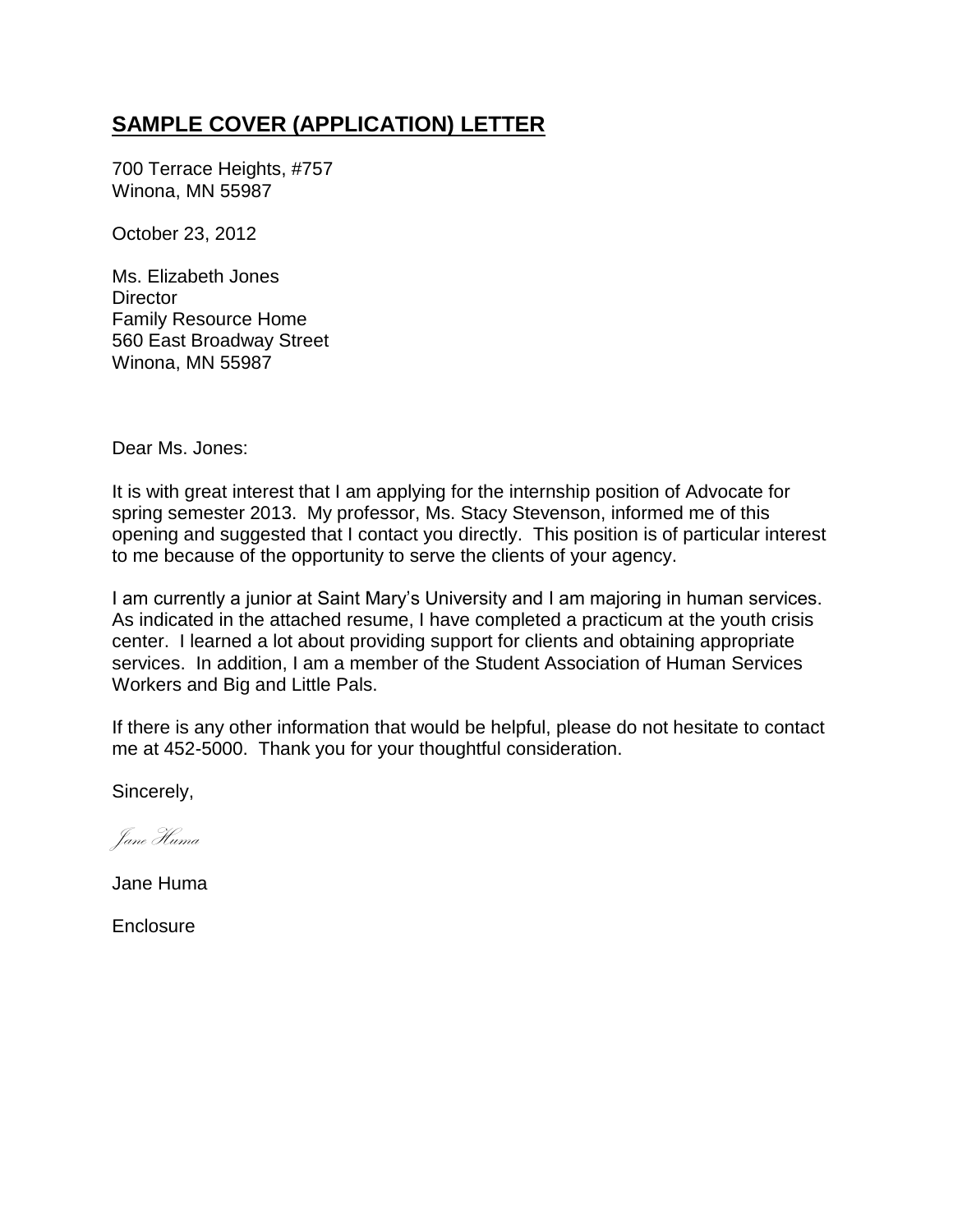## **SAMPLE COVER (INQUIRY) LETTER**

700 East Terrace Heights #1010 Winona, MN 55987

April 10, 2012

Thomas J. Wehner Manager of Human Resources Crown American Corporation 131 Market Street Johnstown, PA 15907

Dear Mr. Wehner:

In May I will graduate from Saint Mary's University, having earned a degree in History. Mr. James Czech, President of Urban Development, recommended that I contact Crown American Corporation. After researching your firm, I am very interested in being considered for employment. The Real Estate and Development Departments are of particular interest to me.

The enclosed resume outlines my leadership experience, problem-solving, analytical, and strong communication skills. While at Saint Mary's my leadership qualities were recognized my by peers when they elected me treasurer of the class for three consecutive years. In addition, while at Saint Mary's, I was a member of the Student Activities, Film and Music Committees.

My problem solving, analytical, and communication skills were sharpened during my internship at the Winona Chamber of Commerce. The major assignment given to me was the analyzing and rating of applicants for the position of Assistant Director. I worked independently and communicated the results to the Chamber Director.

As a liberally educated person with a wide range of work experience, I can provide the flexibility and adaptability necessary for management at your company. I am confident that if given the opportunity, I can contribute to Crown American's continuing success.

After your review of my qualifications, I look forward to the opportunity to meet with you regarding employment. I will contact you the week of April 25<sup>th</sup> at which time I trust we can arrange an interview time. Thank you in advance for your consideration.

Sincerely,

Benjamin LaChance

Benjamin LaChance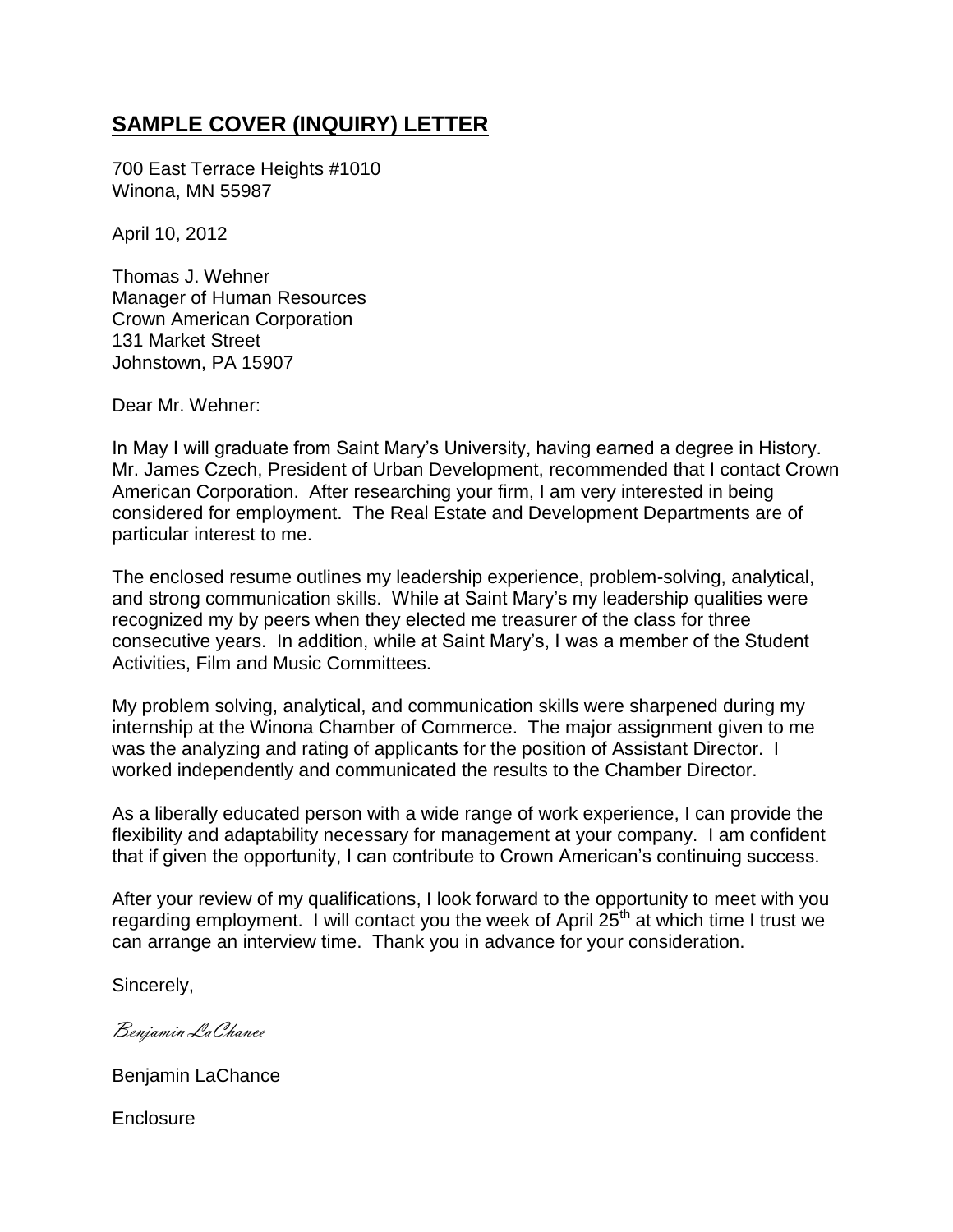#### **SAMPLE COVER (APPLICATION) LETTER**

320 Main Street Winona, MN 55987

April 5, 2012

Mr. Ned Vanders, Superintendent Albert Lea School District 211 West Richway Drive Albert Lea, MN 56007

Dear Mr. Vanders:

I am interested in applying for your third grade teaching position as advertised on your website at [http://albertlea.k12.mn.us/jobs/.](http://albertlea.k12.mn.us/jobs/) I believe that I would contribute to the quality of teaching at your school because of my personality, dedication, concern for young children, and my teaching experience.

I will complete my bachelor's degree with a major in elementary education in May from Saint Mary's University of Minnesota. I am currently student teaching in the second grade at Jefferson Elementary School in Winona, MN. I have been creative and used some innovative ideas to capture the interest of these students. I have also developed teaching skills through my summer job of six years. As a camp director, I created, planned and supervised activities for children of elementary school age. Prior to my promotion to this position, I taught swimming and crafts as a teacher's aide.

I have enclosed my resume and welcome the opportunity to discuss my qualifications with you in person. If you have any questions, please contact me at (507) 457-1523. I look forward to hearing from you. Thank you for your time and consideration.

Sincerely,

*Lisa Correcta*

Lisa Correcta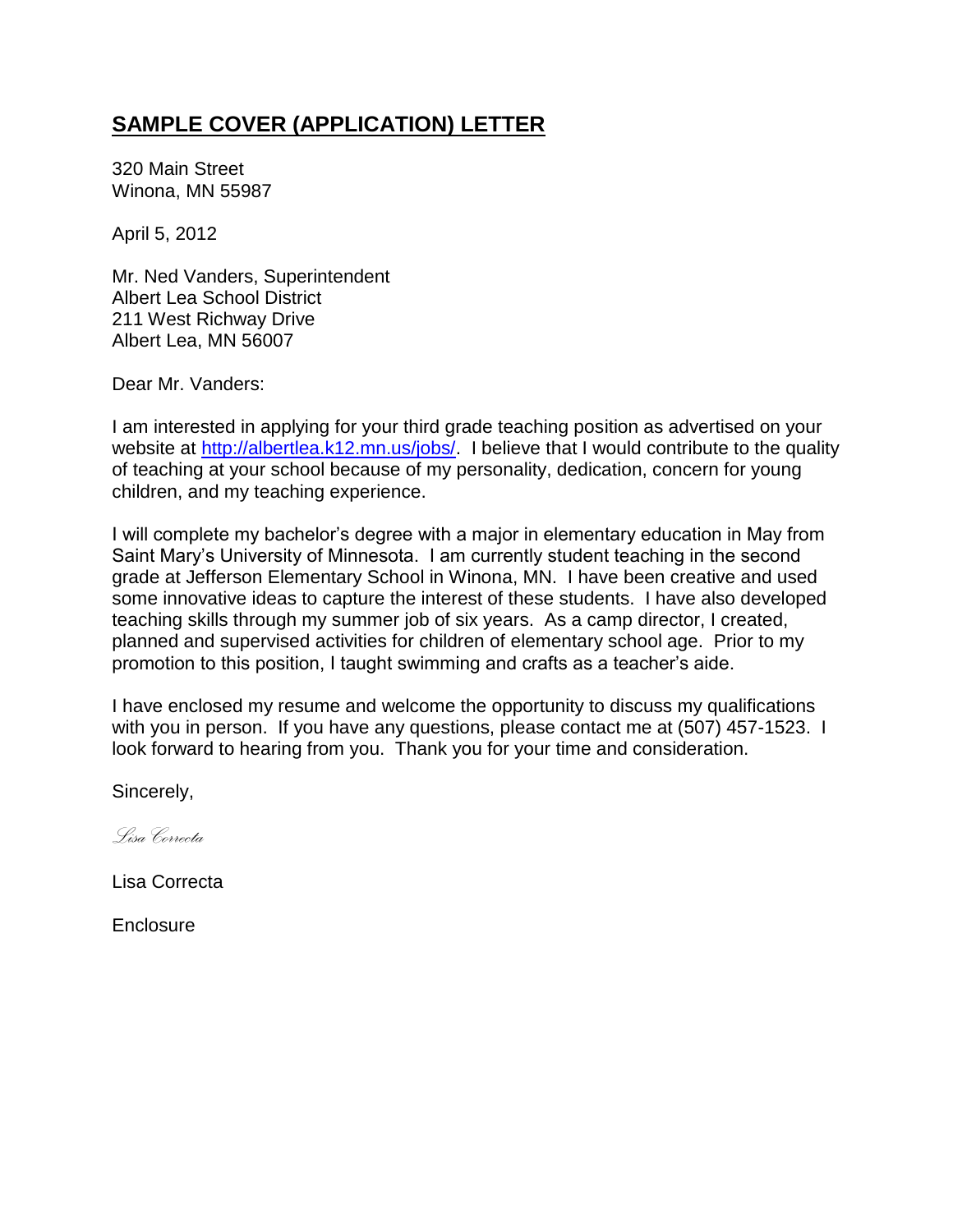# **OTHER LETTERS**

During your job search, there are a variety of other letters that might be sent to a prospective employer. Information on each type is listed below.

#### **THANK YOU LETTER FOLLOWING AN INTERVIEW**

After you have an interview, it is necessary to send a thank you letter. It establishes goodwill, expresses your appreciation for the interview, and it strengthens your candidacy. Send a thank you letter to everyone who interviewed you within 24 hours of your interview or as soon as possible. State your interest in at least one or two aspects of the company or position that you discussed during the interview. Also, supply any additional information or material that was requested during the interview. Close your letter by expressing interest in the position and/or organization. Thank the interviewer again for his/her time and consideration.

#### SAMPLE OF A THANK-YOU LETTER

700 Terrace Heights, #570 Winona, MN 55987

May 1, 2012

Kevin L. Thompson Director of Personnel Relations Northeastern Supply Company, Inc. 2001 Bellevue Circle Chicago, IL 54379

Dear Mr. Thompson:

I want to express my appreciation to you for the information and consideration you gave me on Friday, April 30, during our interview. The position as sales representative is what I am looking for and I am particularly impressed with the incentive program we discussed.

Enclosed is the copy of my transcript that you requested. If you need any additional information please contact me at (507) 457-1478 and I will forward it immediately.

Thank you for your time and consideration. I look forward to hearing from you soon.

Sincerely,

Sally Jones

Sally Jones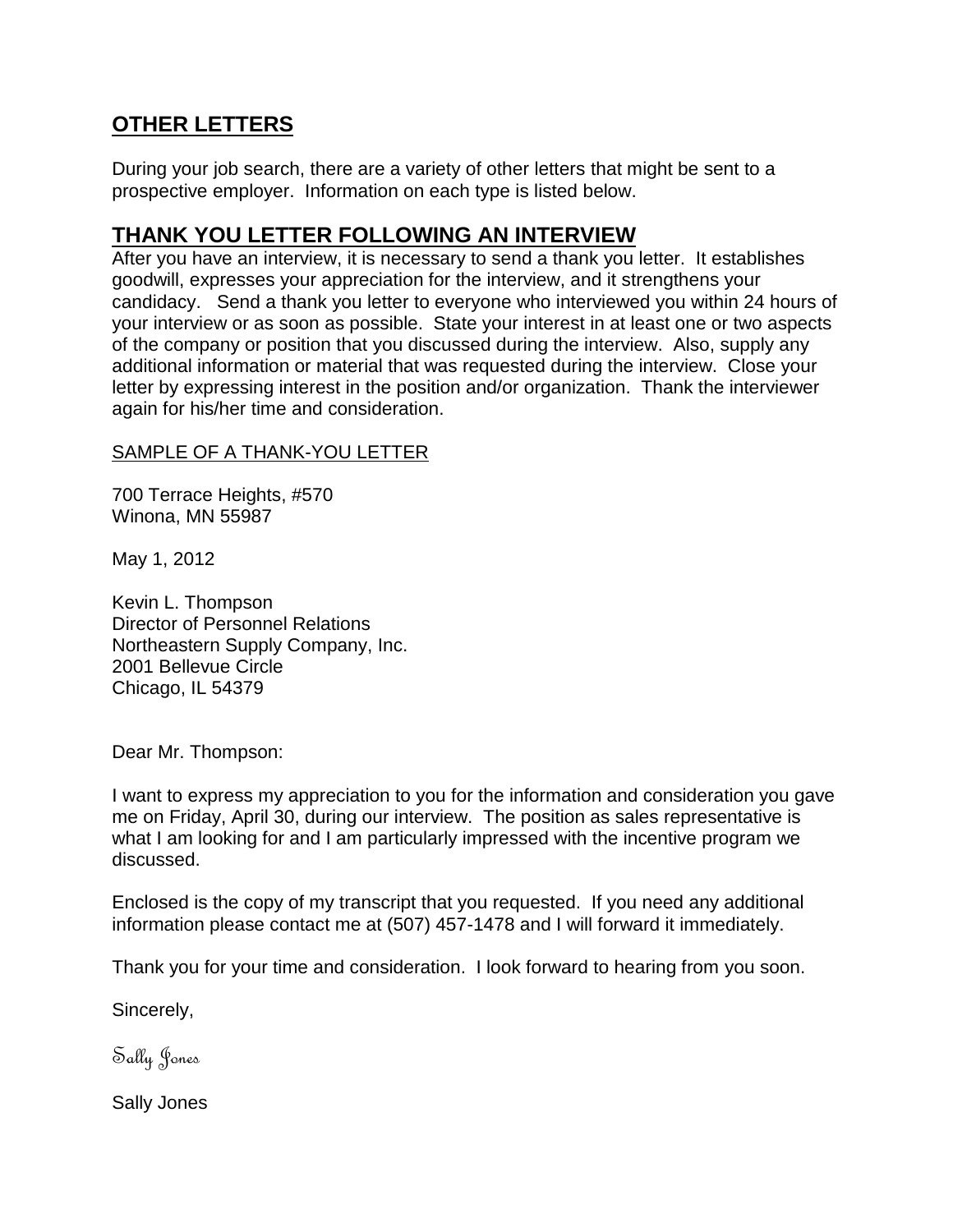#### **LETTER OF ACCEPTANCE**

In this letter you should: 1) Accept the offer; 2) Confirm the terms of your employment such as salary, starting date, etc.; and 3) Express your appreciation and pleasure in being offered the position.

#### SAMPLE LETTER OF ACCEPTANCE

240 West Main Street Winona, MN 55987

March 18, 2012

Mr. Palmer Schultz PAMCO - Printed Tape and Label Company 4030 West Devon Chicago, IL 54379

Dear Mr. Schultz:

I want to express my appreciation to you for offering me the position as sales representative with PAMCO, and also to reaffirm my comment to you during our phone conversation of August 28.

I gladly accept your offer. I will arrive in Chicago on Tuesday, September 7, and according to your instructions, will report to the office on Monday, September 16, at 8:30 a.m. If I have made any miscalculations concerning time, location, or date, please inform me.

Again, I want to thank you for your kindness and consideration. I look forward to being a part of PAMCO.

Sincerely,

Joseph Brown

Joseph Brown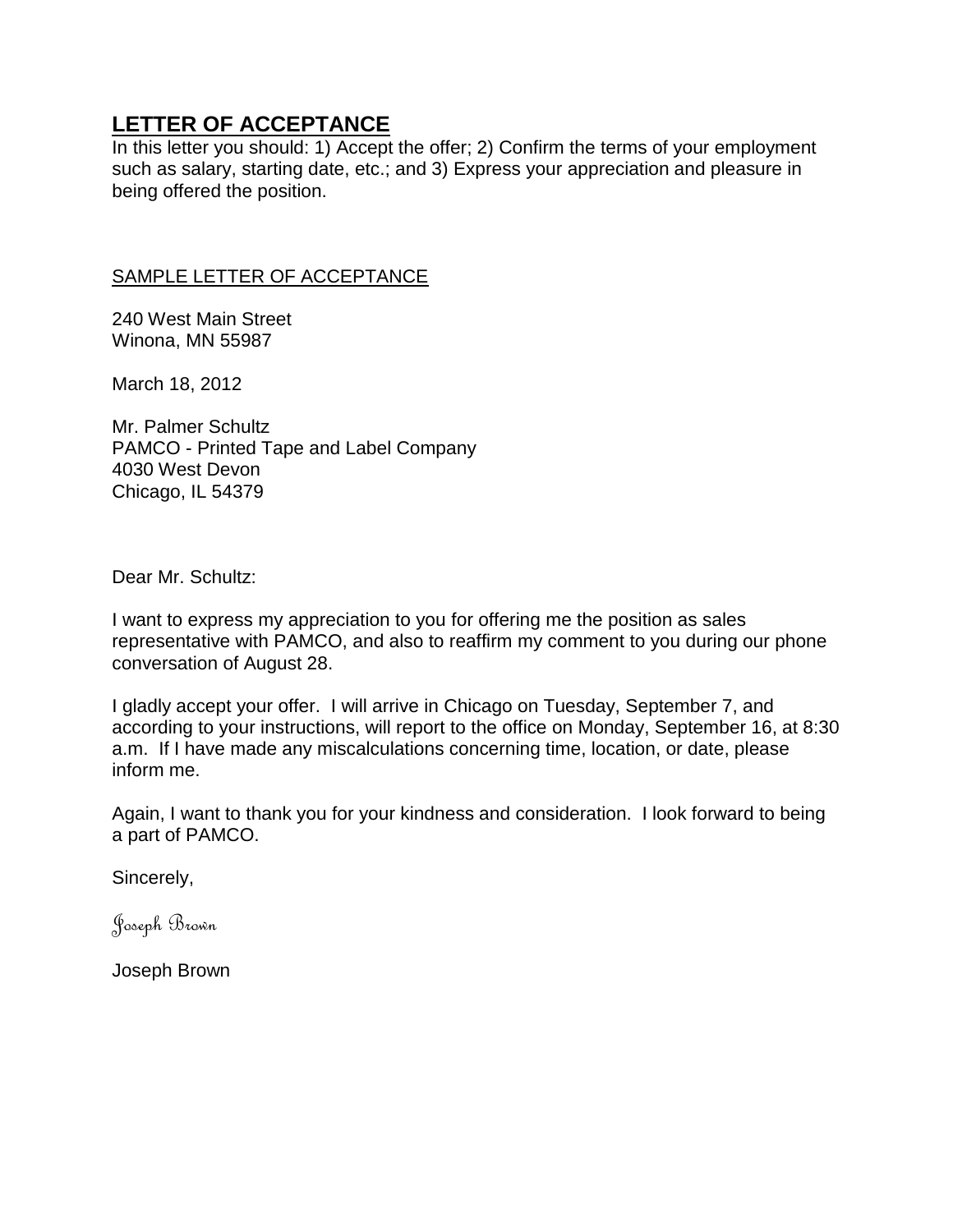#### **WITHDRAWAL LETTER**

This letter notifies other employers you have interviewed with that you have accepted another position. 1) Express your appreciation for the employer's consideration; and 2) If appropriate, state that your decision to go with another organization was based on having a better job fit for you at this point in your career.

SAMPLE LETTER OF WITHDRAWAL 320 Main Street Winona, MN 55987

April 20, 2012

Mr. Ned Vanders, Superintendent Albert Lea School District 211 West Richway Drive Albert Lea, MN 56007

Dear Mr. Vanders:

I am writing to inform you that I am withdrawing my application for the third grade teaching position within your school district. As I indicated at my interview, I have been exploring other opportunities. This week I was offered a fourth grade teaching position in my hometown. After careful consideration, I decided to accept it. The position provides a very good match for my personal and career interests at this time.

I want to thank you for interviewing me and considering me for your position. I enjoyed meeting you and learning about your school district. You have a great district and I wish you and your staff well.

Sincerely,

*Lisa Correcta*

Lisa Correcta